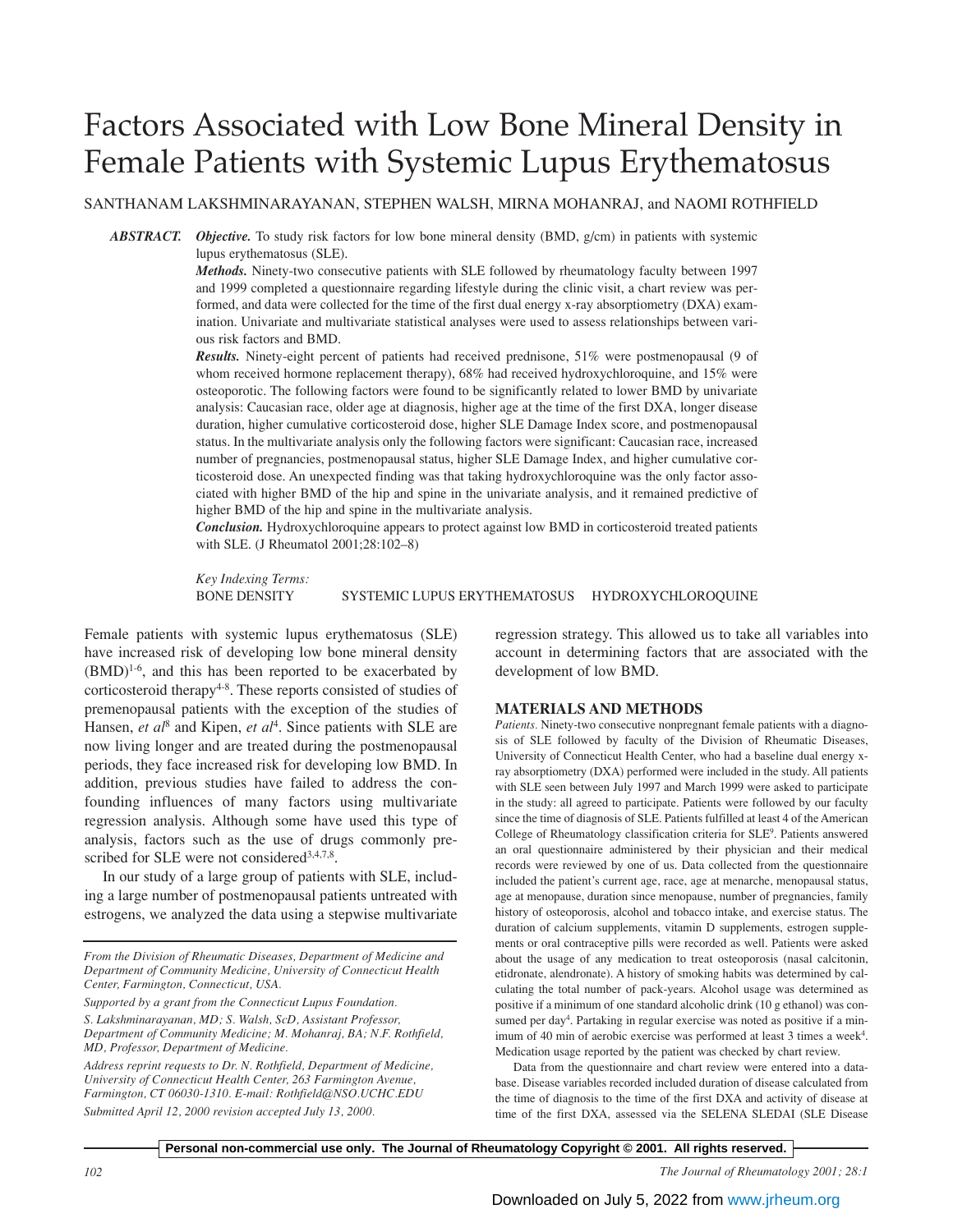Activity Index) score<sup>10</sup> and severity measured using the SLE Damage Index<sup>11</sup>. Cumulative prednisone dose, average daily prednisone dose, and duration of prednisone therapy were calculated and recorded from each patient's medical record. It has been routine for the past 30 years to prescribe hydroxychloroquine (HCQ) for all patients with mucocutaneous involvement (rashes, alopecia, mucosal ulcers, etc). Based on data from the experience of one of us (NFR) with a different SLE cohort showing the efficacy of antimalarials in reducing all SLE flares<sup>12</sup>, HCQ has been recommended to all SLE patients over the past 25 years. Some patients refused to take HCQ and others refused to continue the drug after experiencing gastrointestinal side effects. A total of 14 patients either refused HCQ or took the drug for less than 2 mo and these 14 patients were considered to have not taken HCQ. Usage and duration of HCQ, methotrexate, cyclophosphamide, and other drugs were recorded from the time of diagnosis to the time of the first DXA. Subjects' age at diagnosis and age at the time of the first DXA were also extracted from the medical records. Bone mineral density (BMD,  $g/cm<sup>2</sup>$ ) of the left femoral neck and lumbar spine (L1–L4) were measured by DXA using a Lunar DPX densitometer with Lunar software version 3.6Y (Lunar Radiation Corp., Madison, WI, USA). The reproducibility of the Lunar DPX is  $\pm 0.010$  g/cm<sup>2</sup> for the spine and  $\pm$  0.015 g/cm<sup>2</sup> for the hip. The physical and mathematical principles have been described<sup>13-15</sup>. The mean lumbar BMD (L2–L4) was used. Based on the World Health Organization criteria for osteoporosis, patients were determined to be either normal (T score  $> -1.0$ ), osteopenic (T score  $<$  $-1.0$ ), osteoporotic (T score  $<-2.5$ ), or severely osteoporotic (T score  $<-2.5$ ) with fracture) $16$ .

Univariate statistical analyses were performed to assess associations between patient variables and BMD of the hip or spine. For variables that were dichotomous, a 2 sample t test was used to compare mean BMD across categories. For continuous variables, simple linear regression was used to calculate slopes for change in mean BMD, and correlation analysis was used to assess strength of association with BMD. Before performing the simple linear regressions, it was necessary to transform the scale of some continuous variables to adjust for overt skewness in their distributions.

To determine which variables are associated with changes in BMD while adjusting for the potential effects of other variables, multivariate linear regression was used in conjunction with a mixed backward and forward variable selection strategy. The mixed stepwise strategy began with all independent variables entered into the regression equation. Nonsignificant variables were eliminated sequentially based on statistical testing results for each variable. Once this "backward" procedure was completed, a "forward" stepwise strategy was applied to see if any of the variables that were eliminated could be added to the regression equation to produce a statistically significant component. Identification of best fitting models for hip and spine BMD was followed by regression diagnostics in which residual, leverage, and influence measures for all observations were evaluated. Results from the multivariate regressions are reported as differences in mean BMD relative to dichotomous variables and as slopes relative to continuous variables. Partial correlation coefficients that show the adjusted strength of association between BMD and other variables are also reported. P values  $\leq 0.05$  were deemed to be statistically significant.

Ordinal logistic regression was used to identify variables that alter the probability of moving from normal bone density to osteopenia or from osteopenia to osteoporosis. Three different dependent variables were used in these regressions — osteopenia/osteoporosis status of the hip, of the spine, and of either location. Best fitting, multivariate ordinal regression models were determined by applying a mixed stepwise strategy similar to that described above. Effect estimates from the ordinal regressions are reported as odds ratios relative to dichotomous variables and as multiplicative factors that alter the odds of osteopenia or osteoporosis relative to a unit change in continuous variables.

### **RESULTS**

*Clinical characteristics.* The clinical and demographic characteristics of patients are shown in Table 1. The SLEDAI at *Table 1.* Demographic and clinical characteristics of subjects.

| Categorical Variables              |                     | Number $(\%)$  |              |  |  |
|------------------------------------|---------------------|----------------|--------------|--|--|
| Race                               |                     |                |              |  |  |
| Caucasian                          |                     | 69 (75.0)      |              |  |  |
| Non-Caucasian                      | 23 (25.0)           |                |              |  |  |
| Family history of osteoporosis     |                     |                | 23(25.0)     |  |  |
| Ever pregnant                      |                     |                | 65 (70.7)    |  |  |
| Oral contracetive use (ever)       |                     |                | 12(13.0)     |  |  |
| Postmenopausal                     |                     | 48 (52.2)      |              |  |  |
| Hormone replacement therapy (ever) |                     | 9(9.8)         |              |  |  |
| Exercise (at bone density scan)    |                     |                | 46 (50.0)    |  |  |
| Smoking (ever)                     |                     |                | 20(21.7)     |  |  |
| Alcohol (at bone density scan)     |                     |                | 10(10.9)     |  |  |
| Prednisone use (ever)              |                     |                | 90 (97.8)    |  |  |
| Cyclophosphamide use (ever)        |                     | 4 (4.3)        |              |  |  |
| Methotrexate use (ever)            |                     |                | 10(10.9)     |  |  |
| Hydroxychloroquine use (ever)      |                     |                | 78 (84.8)    |  |  |
| Continuous Variables               | Mean $\pm$ SD       | Median         | Range        |  |  |
| Age at diagnosis, yrs              | $32.8 \pm 12.2$     | 31             | $11 - 67$    |  |  |
| Duration SLE, yrs                  | $14.5 \pm 8.5$      | 13.5           | $1 - 37$     |  |  |
| SLEDAI (at bone density scan)      | $2.4 \pm 3.0$       | 2              | $0 - 13$     |  |  |
| SLE Damage Index                   | $1.2 \pm 1.7$       | $\overline{0}$ | $0 - 9$      |  |  |
| Age at hone density scan, yrs      | $45.9 \pm 12.4$     | 45.5           | $21 - 75$    |  |  |
| Age at menarche, yrs               | $2.9 \pm 1.8$       | 13             | $9 - 21$     |  |  |
| Number of pregnancies              |                     |                |              |  |  |
| (ever pregnant only)               | $3.0 \pm 1.8$       | 3              | $1 - 9$      |  |  |
| Oral contraceptive duration, mo,   |                     |                |              |  |  |
| users only                         | $49.0 \pm 40.1$     | 36             | $12 - 120$   |  |  |
| Age at menopause, yrs,             |                     |                |              |  |  |
| postmenopausal only                | $43.7 \pm 8.6$      | 46             | $13 - 57$    |  |  |
| Hormone replacement therapy*,      |                     |                |              |  |  |
| mos                                | $64.2 \pm 53.0$     | 48             | 18-168       |  |  |
| Cigarette consumption (packs,      |                     |                |              |  |  |
| smokers only)                      | $4626 \pm 3872$     | 3193           | 250–13,690   |  |  |
| Prednisone, cumulative dose*,      |                     |                |              |  |  |
| mg                                 | $41,031 \pm 36,431$ | 31,658         | 483-194,951  |  |  |
| Prednisone, average daily          |                     |                |              |  |  |
| dose*, mg/day                      | $11.9 \pm 6.8$      | 10.3           | $0.5 - 31.5$ |  |  |
| Cyclophosphamide duration*,        |                     |                |              |  |  |
| mo                                 | $7.3 \pm 3.2$       | 6              | $5 - 12$     |  |  |
| Methotrexate duration*, mos        | $31.0 \pm 26.9$     | 27             | $2 - 75$     |  |  |
| hydroxychloroquine duration*,      |                     |                |              |  |  |
| mos                                | $69.1 \pm 65.6$     | 48             | $1 - 293$    |  |  |

\*Data only on subjects for whom drug was ever prescribed.

time of study revealed that most patients had little disease activity. Characteristics found in 10 or fewer patients are not shown and were not included in the analyses (patients taking methotrexate, patients taking cyclophosphamide, patients consuming alcohol).

*Prevalence of low BMD (Table 2).* Thirty patients (34.5%) had osteopenia and 10 patients (11.5%) had osteoporosis of the femoral neck. Twenty-eight patients (31.5%) had osteopenia, 12 (13.5%) had osteoporosis, and one (1.1%) had severe osteoporosis of the lumbar spine.

*Univariate analyses (Tables 3, 4).* There was a significantly higher mean BMD of the hip in the 23 non-Caucasian patients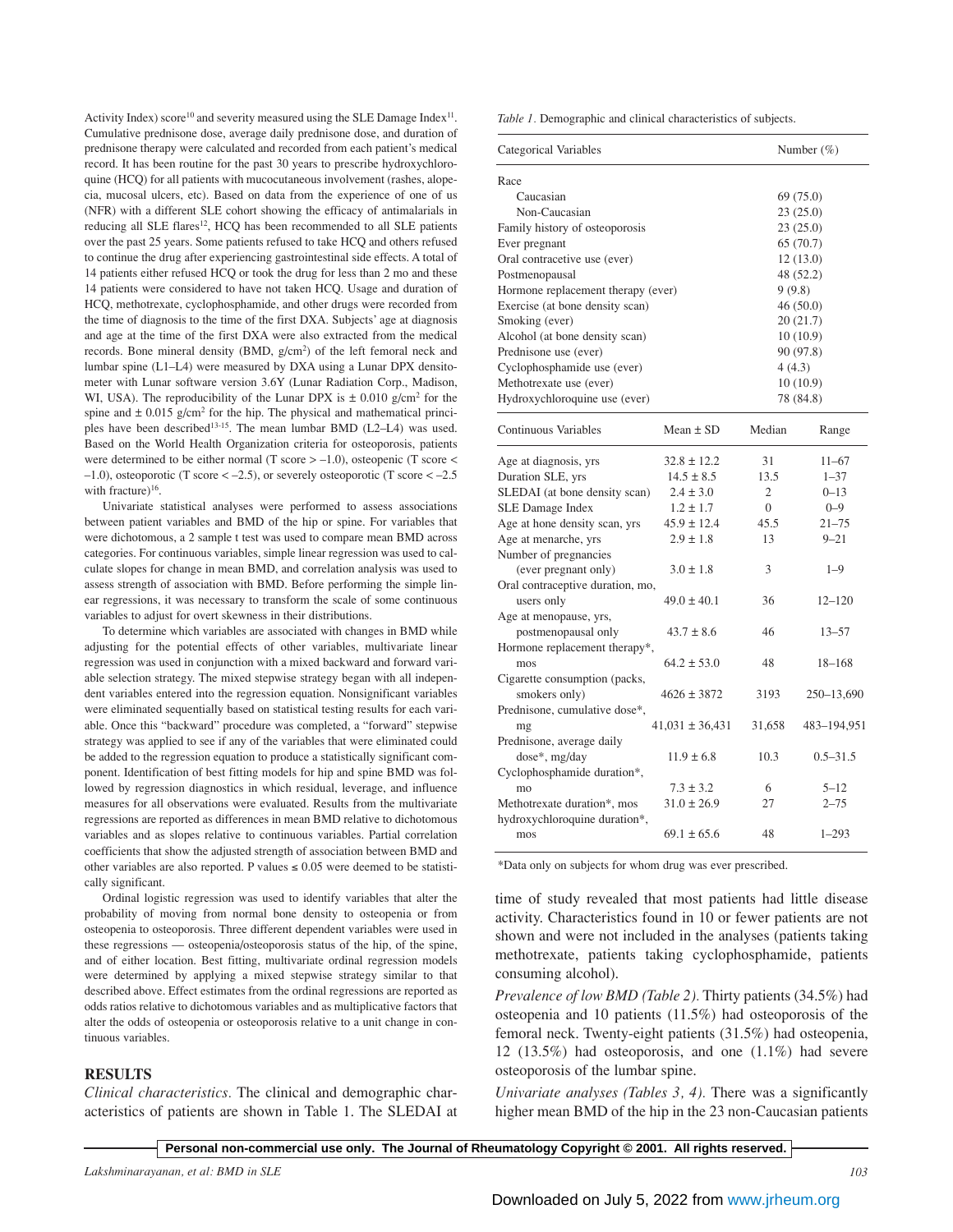*Table 2.* Frequency of osteopenia and osteoporosis in patients with SLE.

| WHO Classification* | Femoral Hip**<br>$n, \%$ | Lumbar Spine***<br>$n, \%$ | Either<br>$n, \%$ |
|---------------------|--------------------------|----------------------------|-------------------|
| Normal              | 47, 54.0                 | 48, 53.9                   | 32, 36.0          |
| Osteopenia          | 30, 34.4                 | 28, 31.5                   | 39, 43.8          |
| Osteoporosis        | 10, 11.5                 | 12, 13.5                   | 17, 19.1          |
| Severe osteoporosis | 0, 0.0                   | 1, 1.1                     | 1, 1.1            |
| Total               | 87                       | 89                         | 89                |

\*World Health Organization (WHO) criteria for osteoporosis. Patients were determined to be either normal (T score  $> -1.0$ ), osteopenic (T score  $< -1.0$ ), osteoporotic (T score  $<-2.5$ ), or severely osteoporotic (T score  $<-2.5$  with fracture).

\*\*T scores for femoral hip were not assigned to 5 patients. For 2 of these patients, a BMD could not be determined due to total hip replacement. \*\*\*T scores for the lumbar spine were not assigned to 3 patients.

 $(0.95 \pm 0.12 \text{ g/cm}^2)$  than in the 69 Caucasian patients  $(0.85 \pm 1.12 \text{ g/cm}^2)$ 0.16 g/cm<sup>2</sup>) ( $p = 0.01$ ), although there was no difference in BMD of the spine in the 2 racial groups ( $p = 0.56$ ). Forty-four (47.9%) of the patients were premenopausal and 48 (52.2%) were postmenopausal. Three patients had had surgical or chemical menopause at ages 13, 27, and 30. An additional 12 patients had menopause between the ages of 31 and 39. The mean BMD of the hip was significantly higher in the premenopausal patients  $(0.92 \pm 0.14 \text{ g/cm}^2)$  than the postmenopausal patients  $(0.83 \pm 0.16 \text{ g/cm}^2)$  (p = 0.005). Similarly, there was a statistically significant difference in the mean BMD of the spine, with higher BMD in the premenopausal patients  $(1.14 \pm 0.17 \text{ g/cm}^2)$  than in postmenopausal patients  $(1.03 \pm 0.20 \text{ g/cm}^2)$  (p = 0.005).

As shown in Table 4, there was no significant correlation between age at the time of diagnosis and BMD of the spine (p  $= 0.13$ ), although there was a significant negative correlation between age at the time of diagnosis and BMD of the hip  $(p =$ 

|  |                   | <i>Table 3.</i> Univariate relationships of categorical variables to BMD measure- |  |  |  |
|--|-------------------|-----------------------------------------------------------------------------------|--|--|--|
|  | ments $(g/cm2)$ . |                                                                                   |  |  |  |

|                                | <b>BMD</b> Hip  |       | <b>BMD</b> Spine |       |  |
|--------------------------------|-----------------|-------|------------------|-------|--|
|                                | Mean $\pm$ SD   | $p^*$ | Mean $\pm$ SD    | $p^*$ |  |
| Race                           |                 |       |                  |       |  |
| Caucasian                      | $0.85 \pm 0.16$ | 0.02  | $1.08 \pm 0.20$  | 0.88  |  |
| Non-Caucasian                  | $0.95 \pm 0.12$ |       | $1.09 \pm 0.17$  |       |  |
| Family history of osteoporosis |                 |       |                  |       |  |
| No                             | $0.88 \pm 0.16$ | 0.47  | $1.08 \pm 0.19$  | 0.83  |  |
| Yes                            | $0.85 \pm 0.16$ |       | $1.09 \pm 0.20$  |       |  |
| Prior pregnancy                |                 |       |                  |       |  |
| N <sub>0</sub>                 | $0.90 \pm 0.15$ | 0.31  | $1.09 \pm 0.16$  | 0.98  |  |
| Yes                            | $0.86 \pm 0.16$ |       | $1.09 \pm 0.20$  |       |  |
| Oral contraceptive use         |                 |       |                  |       |  |
| No                             | $0.87 \pm 0.16$ | 0.67  | $1.08 \pm 0.19$  | 0.45  |  |
| Yes                            | $0.89 \pm 0.19$ |       | $1.13 \pm 0.19$  |       |  |
| Postmenopausal                 |                 |       |                  |       |  |
| No                             | $0.92 \pm 0.14$ | 0.005 | $1.14 \pm 0.17$  | 0.005 |  |
| Yes                            | $0.83 \pm 0.16$ |       | $1.03 \pm 0.20$  |       |  |
| Exercise                       |                 |       |                  |       |  |
| No                             | $0.88 \pm 0.16$ | 0.89  | $1.08 \pm 0.20$  | 0.72  |  |
| Yes                            | $0.87 \pm 0.16$ |       | $1.09 \pm 0.19$  |       |  |
| Smoking                        |                 |       |                  |       |  |
| N <sub>0</sub>                 | $0.89 \pm 0.16$ | 0.24  | $1.09 \pm 0.20$  | 0.64  |  |
| Yes                            | $0.84 \pm 0.17$ |       | $1.07 \pm 0.17$  |       |  |
| Hydroxychloroquine             |                 |       |                  |       |  |
| N <sub>0</sub>                 | $0.77 \pm 0.16$ | 0.009 | $1.02 \pm 0.24$  | 0.19  |  |
| Yes                            | $0.89 \pm 0.15$ |       | $1.10 \pm 0.18$  |       |  |

\*Based on 2 sample t test.

0.03). There was also a significant correlation between longer disease duration and lower BMD of the hip but not of the spine ( $p = 0.006$ ;  $p = 0.21$ ). There was a significant correlation between higher SLE Damage Index and lower BMD for both hip ( $p = 0.002$ ) and spine ( $p = 0.02$ ). There was a significant correlation between age at the time of BMD and lower BMD of both the hip and the spine ( $p < 0.001$ ;  $p = 0.05$ ).

*Table 4.* Univariate slopes ( $\pm$  standard errors) of bone density measures relative to continuous patient variables.

|                                             | Hip BMD          |         |              | Spine BMD       |          |      |  |
|---------------------------------------------|------------------|---------|--------------|-----------------|----------|------|--|
|                                             | Slope (SE)       | R       | $p^*$        | Slope (SE)      | R        | $p*$ |  |
| Age at diagnosis                            | $-0.003(0.001)$  | $-0.23$ | 0.03         | $-0.002(0.002)$ | $-0.16$  | 0.13 |  |
| Duration of disease                         | $-0.006(0.002)$  | $-0.29$ | 0.006        | $-0.003(0.002)$ | $-0.13$  | 0.21 |  |
| <b>SLEDAI</b>                               | $-0.001(0.006)$  | $-0.02$ | 0.85         | 0.0002(0.007)   | $+0.004$ | 0.97 |  |
| SLE Damage Index <sup>†</sup>               | $-0.032(0.010)$  | $-0.33$ | 0.002        | $-0.034(0.014)$ | $-0.25$  | 0.02 |  |
| Age at bone density                         | $-0.005(0.001)$  | $-0.39$ | ${}_{0.001}$ | $-0.003(0.002)$ | $-0.21$  | 0.05 |  |
| Age at menarche                             | $-0.001(0.009)$  | $-0.02$ | 0.88         | $-0.009(0.01)$  | $-0.08$  | 0.45 |  |
| Number of pregnancies <sup>+</sup>          | $-0.016(0.011)$  | $-0.18$ | 0.16         | $-0.024(0.014)$ | $-0.21$  | 0.09 |  |
| Oral contraceptive duration <sup>+†‡</sup>  | 0.213(0.160)     | $+0.41$ | 0.21         | 0.199(0.127)    | $+0.46$  | 0.15 |  |
| Age at menopause <sup><math>+†</math></sup> | $-0.0004(0.003)$ | $-0.02$ | 0.91         | 0.002(0.004)    | $+0.08$  | 0.57 |  |
| $Cigareites^{+1}$                           | $-0.044(0.078)$  | $-0.13$ | 0.58         | 0.030(0.078)    | $+0.09$  | 0.70 |  |
| Cumulative prednisone <sup>+‡</sup>         | $-0.084(0.031)$  | $-0.28$ | 0.008        | $-0.017(0.038)$ | $-0.05$  | 0.66 |  |
| Prednisone, average daily <sup>+#</sup>     | $-0.032(0.017)$  | $-0.20$ | 0.06         | $-0.005(0.021)$ | $-0.02$  | 0.82 |  |
| Hydroxychloroquine <sup>+‡</sup>            | $-0.026(0.036)$  | $-0.08$ | 0.49         | 0.089(0.042)    | 0.24     | 0.03 |  |

\*t test on slope and correlation coefficient. + Based only on persons with the characteristic. † Slope estimate reflects removal of one or more outlying, influential observations. ‡ Slope estimated after transformation of the independent variable to a logarithmic scale. # Slope estimated after transformation of the independent variable to a square root scale.

**Personal non-commercial use only. The Journal of Rheumatology Copyright © 2001. All rights reserved.**

*104 The Journal of Rheumatology 2001; 28:1*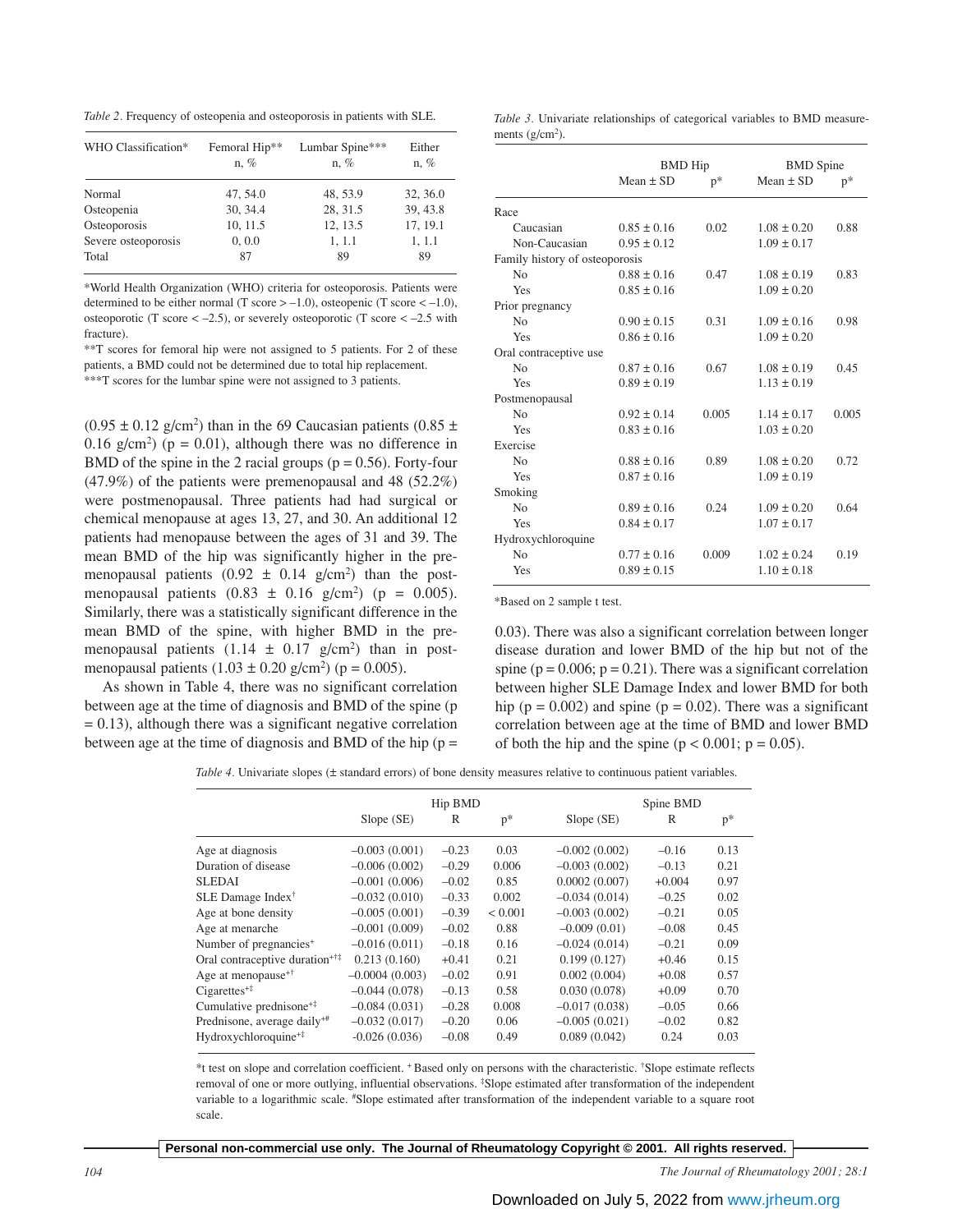

*Figure 1.* Box plots of BMD (A, femoral neck; B, lumbar spine) in patients with SLE divided by HCQ therapy (yes, no) prior to bone density scan. Boxes represent the interquartile ranges (25th through 75th percentiles). Horizontal lines within the boxes represent the medians and horizontal lines outside the boxes represent actual ranges (minimum and maximum observations). Patients taking HCQ had significantly higher mean BMD of the femoral neck  $(p = 0.009)$ , but not of the lumbar spine  $(p = 0.19)$ .

Two patients did not take prednisone from the time of their diagnosis to the time of their bone density scan. A higher cumulative prednisone but not a higher mean dose of prednisone correlated with a lower BMD of the hip ( $p = 0.008$ ; p  $= 0.06$ ). Neither the cumulative prednisone dose nor the mean prednisone dose had a significant effect on the BMD of the spine ( $p = 0.66$ ;  $p = 0.82$ ).

As shown in Table 3 and Figure 1, the mean BMD of the hip  $(0.89 \pm 0.15 \text{ g/cm}^2)$  was significantly higher in the 78 patients who took HCQ compared with the mean BMD of the hip  $(0.77 \pm 0.16 \text{ g/cm}^2)$  in the 14 patients who never took  $HCQ$  ( $p = 0.009$ ).  $HCQ$  had no significant effect on the mean BMD of the spine, but duration of HCQ was significantly correlated with higher BMD of the spine  $(p = 0.03)$ .

The duration of HCQ therapy had no significant effect on the mean hip and lumbar spine BMD when the data were analyzed comparing the 47 patients taking HCQ for  $\leq 5$  years with the 31 patients who had taken the drug for  $> 5$  years (data not shown).

A family history of osteoporosis, prior pregnancy, exercise, and taking estrogen or oral contraceptives had no significant effect on the mean lumbar spine or hip BMD. Additionally, age at menarche, SLEDAI at time of study, and smoking history were not significantly correlated with the presence of low BMD.

*Multivariate analyses (Tables 5, 6).* To determine which factors had a significant influence on BMD, the clinical characteristic variables were entered into a stepwise multivariate regression analysis. All variables evaluated in the univariate analyses, regardless of the outcome, were entered into the multivariate analysis. The following factors were found to have a significant effect on the BMD of either the hip or spine: number of pregnancies, postmenopausal status, cumulative prednisone dose, race, SLE Damage Index, and use and duration of use of HCQ.

BMD of the hip was significantly lower in patients who took a higher cumulative prednisone dose, were of the Caucasian race, had a larger number of pregnancies, and had a higher SLE Damage Index. On the other hand, patients who took HCQ had significantly higher BMD of the hip.

Similarly to the effect on the hip, our data also showed that duration of taking HCQ had a statistically significant effect on increasing the BMD of the spine. The only other variable that was associated with the BMD was postmenopausal status. Postmenopausal women had lower BMD of the spine.

The results of the ordinal regression analyses (Table 6) show that the variables that affect the odds of progressing from normal bone density to osteopenia or from osteopenia to osteoporosis vary by site. Risk of osteopenia or osteoporosis of the hip increased relative to age at diagnosis, SLE Damage Index, Caucasian race, and average daily dose of prednisone. The odds of osteopenia or osteoporosis of the spine increased in relationship to menopausal status and number of pregnancies, but decreased in relationship to the occurrence of any pregnancy and the length of time taking HCQ. In combination, the effect of any pregnancy and the number of pregnancies is generally to reduce the risk of osteoporosis/osteopenia, but the magnitude of the beneficial effect became smaller as the number of pregnancies increased. Menopausal status was the only variable that affected the odds of osteopenia or osteoporosis at either site; postmenopausal women were at 3 times greater risk of disease.

When patients were grouped according to T scores, there was no significant difference in mean disease duration among the 41 normal patients (13.4 yrs), the 37 osteopenic patients  $(15.2 \text{ yrs})$ , and the 14 osteoporotic patients  $(15.6 \text{ yrs})$  (p = 0.54).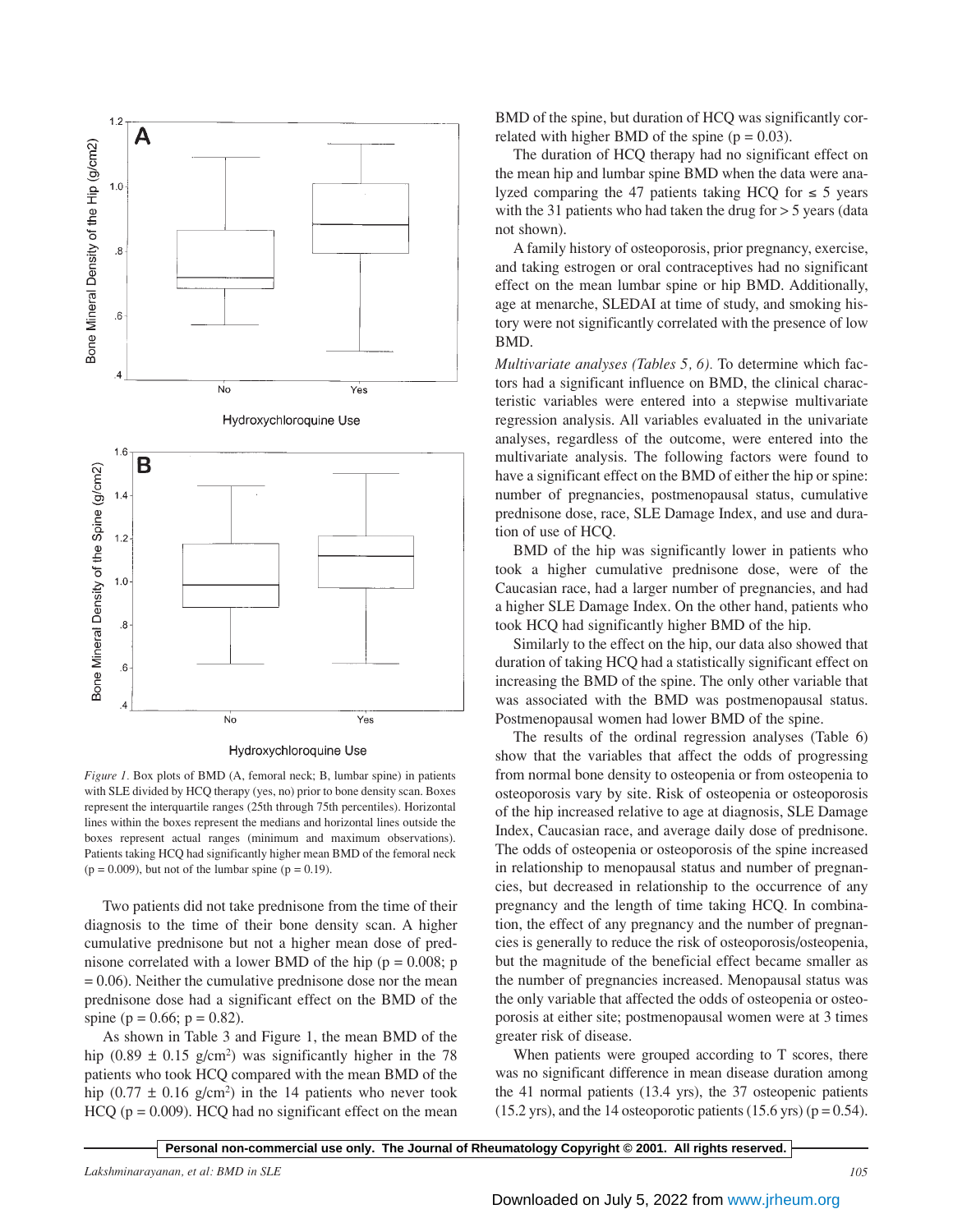*Table 5.* Results of the stepwise multivariate regression analysis.

| Hip BMD $(g/cm^2)$                           |                 |         |        |  |
|----------------------------------------------|-----------------|---------|--------|--|
| Independent Variable                         | Slope (SE)      | $R^*$   | p      |  |
| Race (Caucasian vs non-Caucasian)            | $-0.131(0.035)$ | $-0.38$ | 0.0004 |  |
| Prednisone, cumulative dose <sup>†</sup>     | $-0.083(0.027)$ | $-0.32$ | 0.0003 |  |
| Number of pregnancies                        | $-0.023(0.007)$ | $-0.33$ | 0.003  |  |
| SLE Damage Index                             | $-0.020(0.009)$ | $-0.23$ | 0.03   |  |
| Hydroxychloroquine use (ever vs never)       | $+0.105(0.042)$ | $+0.27$ | 0.01   |  |
| Spine BMD $(g/cm^2)$                         |                 |         |        |  |
| Independent Variable                         | $Slope$ (SE)    | R       | p      |  |
| Postmenopausal (yes vs no)                   | $-0.107(0.038)$ | $-0.29$ | 0.006  |  |
| Hydroxychloroquine duration, mo <sup>†</sup> | $+0.061(0.027)$ | $+0.24$ | 0.02   |  |

\*Partial correlation coefficients. † Slope estimated after transformation of the independent variable to a common logarithmic scale.

*Table 6.* Results of multivariate ordinal logistic regression to identify factors associated with osteopenia and osteoporosis in patients with SLE.

| Osteopenia or Osteoporosis of the Hip<br>Independent Variable | <b>Odds Ratio</b> | 95% CI        | p     |  |
|---------------------------------------------------------------|-------------------|---------------|-------|--|
| Race (Caucasian vs Non-Caucasian)                             | 4.68              | (1.44, 15.20) | 0.01  |  |
| Prednisone, average daily dose, mg <sup>‡</sup>               | 1.93              | (1.17, 3.17)  | 0.01  |  |
| <b>SLE Damage Index</b>                                       | 1.32              | (1.02, 1.71)  | 0.03  |  |
| Age at diagnosis, yrs                                         | 1.06              | (1.02, 1.10)  | 0.003 |  |
| Osteopenia or Osteoporosis of the Spine                       |                   |               |       |  |
| Independent Variable                                          | <b>Odds Ratio</b> | 95% CI        | p     |  |
| Post-menopausal (yes vs no)                                   | 3.96              | (1.59, 9.85)  | 0.003 |  |
| Number of pregnancies                                         | 1.44              | (1.07, 1.94)  | 0.02  |  |
| Hydroxychloroquine duration, mo <sup>†</sup>                  | 0.46              | (0.25, 0.84)  | 0.01  |  |
| Ever pregnant (yes vs no)                                     | 0.15              | (0.04, 0.62)  | 0.009 |  |
| Osteopenia or Osteoporosis in Either Location                 |                   |               |       |  |
| Independent Variable                                          | <b>Odds Ratio</b> | 95% CI        | p     |  |
| Post-menopausal (yes vs no)                                   | 3.32              | (1.45, 7.62)  | 0.005 |  |

† Slope estimated after transformation of the independent variable to a common logarithmic scale. ‡ Slope estimated after transformation of the independent variable to a square root scale.

*Factors influencing cumulative prednisone level.* Stepwise multivariate regression analysis in which cumulative prednisone was used as a dependent variable revealed that a higher cumulative dose of prednisone was dependent on only 2 factors: disease duration and duration of HCQ therapy. Interestingly, even after adjusting for disease duration, the duration of HCQ therapy had an independent effect on increasing the cumulative prednisone dose. Despite the positive correlation between cumulative prednisone dose and duration of HCQ therapy, the duration of HCQ therapy was still associated with a higher BMD of the spine.

## **DISCUSSION**

Our cohort of patients with SLE differs from those reported previously in 3 respects. First, the mean disease duration of 14 years reported here is more than 4 years longer than that of prior studies<sup>1-8,17</sup> and the average age of our patients at the time of study was 45 years. Second, only 9 (10%) were taking hormone replacement therapy and only 12 (13%) additional patients had ever used oral contraception. It has been our general practice that estrogen use should be avoided in patients with SLE. Therefore we were surprised to note that 44.6% of the patients had normal T scores and that 33.3% of the 48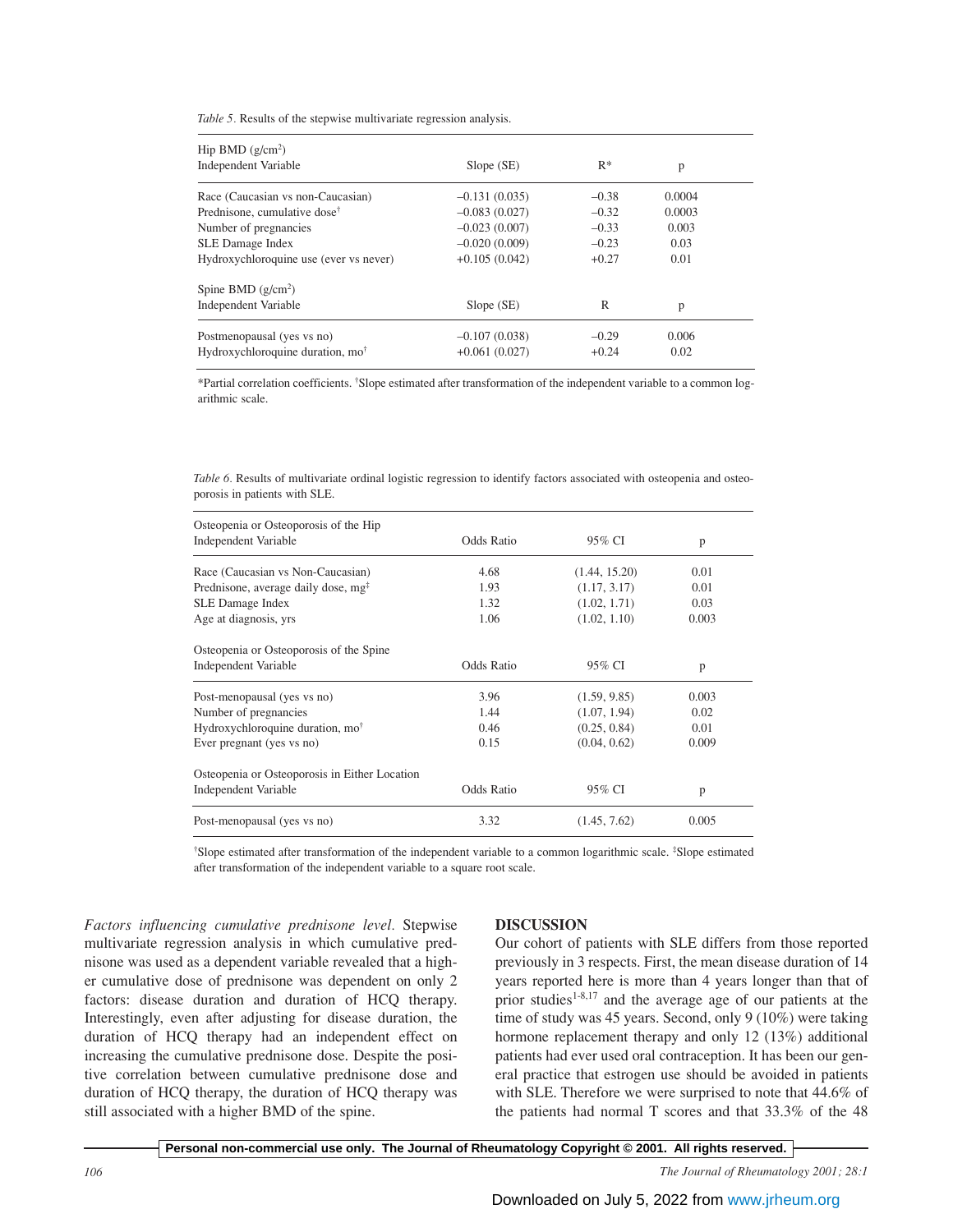postmenopausal patients had normal T scores. The third unique characteristic of our cohort is the use of HCQ in 68% of the patients.

The factors significantly related to lower BMD in the univariate analysis were Caucasian race, increasing age at diagnosis, increasing age at bone density, duration of disease, cumulative prednisone dose, and postmenopausal status. When all variables were taken into account, using multivariate analysis, Caucasian race, cumulative prednisone dose, number of pregnancies, and postmenopausal status significantly correlated with lower BMD.

HCQ was the only factor found to be related to higher BMD in the univariate analysis and remained predictive of higher BMD in the multivariate regression analysis. The effect was found for the hip and the spine in both the univariate and the multivariate analyses. Consistent with these results, ordinal regression analysis also showed that HCQ reduced the risk of osteopenia and osteoporosis of the spine.

Our findings of an association between Caucasian race and low BMD is supportive of the data showing that for non-SLE patients, Caucasian individuals have a higher prevalence of low bone density than in other races<sup>18</sup>. Thus, it is not surprising that these findings were upheld in our patients with SLE. Many of the reports on SLE BMD do not address the effect of race of the patients on BMD<sup>1-8</sup> and, in most instances, do not describe the race of the patients studied. There were only 2 Asian patients in our group and the predominant race was Caucasian (69 patients). We studied a total of 24 factors considered to be important in predicting osteoporosis including the drugs used to treat SLE. Of these, only HCQ use was found to be related to higher BMD.

This report represents one of the largest groups of patients with SLE studied to date<sup>1-8,17</sup>. Kipen, *et al* reported on 97 Australian women with SLE, but the racial characteristics of the study group were not noted<sup>4</sup>. It is of interest that our study is one of very few based on patients from a United States population. Kalla, *et al* measured BMD by DXA in 46 premenopausal South African SLE patients without renal disease<sup>3</sup>. No information on the racial distribution of the patients was provided. Patients were divided into those taking corticosteroids at the time of the study and those who were not taking corticosteroids. There was a lower hip BMD in the entire group of patients compared with 108 healthy premenopausal females. The prevalence of osteopenia in the entire lupus group was 25% (no comparable percentage was given for the controls). Dhillon, *et al* in England studied the lumbar spine BMD in 26 premenopausal lupus patients, 10 of whom had never taken corticosteroids, and found no significant difference in the mean BMD between the 2 groups<sup>1</sup>. Formiga, et al in Barcelona studied 74 premenopausal lupus patients whose mean disease duration was 86 months and found that 12% had osteoporosis2 . Pons studied 43 premenopausal Spanish patients and found that 18% of the patients taking corticosteroids had osteoporosis5 . Houssiau, *et al* studied 47 premenopausal

Belgian patients with SLE and found that 2 patients were osteoporotic. Of interest was their finding that their group of 11 SLE patients not taking corticosteroid had significantly reduced hip BMD<sup>6</sup>. The effect of the mean corticosteroid dose varies from no effect<sup>1-3,17</sup> to a BMD lowering effect<sup>4-8</sup>. Multivariate analysis was done in only 4 studies and these investigators took into consideration relatively few variables<sup>3,4,7,8</sup>.

Gourley, *et al*<sup>19</sup> studied 60 lupus patients and found that the lower BMD in lupus patients was not related to presence of active versus inactive disease, duration of lupus, or presence of nephritis. We also found no relationship in multivariate analysis between disease activity or disease duration and lower BMD.

Ramsey-Goldman, *et al* studied self-reports of fractures in a cohort of 702 SLE patients. Eighty-five percent of the patients were white and thus similar to our patients. They found that age at diagnosis and duration of corticosteroid therapy were associated with fractures, but did not find that race was associated with fractures. The mean dose of corticosteroid was not studied, but duration of use was significantly correlated to fracture in both the univariate and multivariate analyses $^{20}$ . In their analysis, only factors that were found to be significant in the univariate analysis were entered into the multivariate analysis, whereas in our study all factors, whether statistically significantly associated with low BMD or not, were entered into the multivariate analysis.

HCQ use was associated with higher BMD in our patients. We are unaware of studies on bone loss in SLE in which the effects of HCQ were investigated. This effect was apparent in both the univariate analysis and the multivariate regression analysis. The effect was on both hip and lumbar spine, and was apparent even when all other clinical and demographic factors were taken into account. In addition, patients taking HCQ were significantly less likely to have osteoporosis. The reason for this association is unclear. We found that the proportion of patients with severe arthritis did not differ in the HCQ treated group (3/78) and the nontreated group (0/14). Similarly, the proportion of patients with avascular necrosis was similar in the treated (8/78) and nontreated (2/14) groups. Only 4 patients in the treated group and one in the nontreated group had either endstage renal disease or severe renal disease. There was no statistically significant difference in SLE Damage Index between patients who did and did not receive HCQ. The percentage of the patients taking HCQ who took vitamin D was similar to those who did not take HCQ (46.2% vs 57.1%) and the percentage taking alendronate was similar (7.7% vs 7.1%). It is of interest that the percentage of patients taking calcium was lower in the HCQ group (46.2%) than in the non-HCQ group (78.6%), so that calcium ingestion does not explain the greater BMD in the HCQ treated group.

The mechanisms of action of antimalarials have been variously reported to be related to their effect on cytokines, especially interleukin 6 (IL-6), IL-1 $\alpha$ , stabilizing lysosomal membranes, effect on DNA, on antigen processing, and other